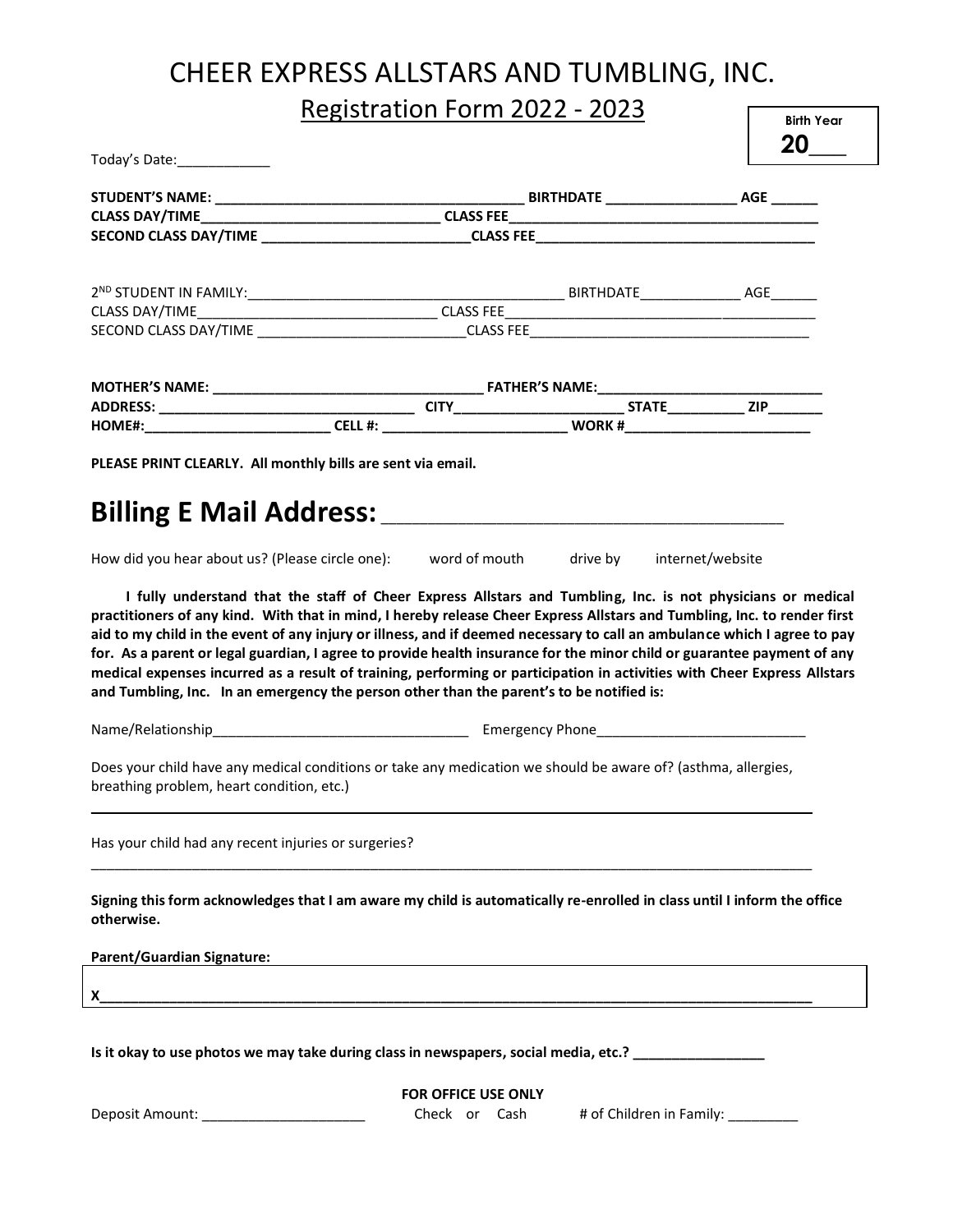#### *CHEER EXPRESS ALLSTARS AND TUMBLING, INC. PROMISE TO PAY ---POLICIES & PROCEDURES 2021-2022*

Please carefully read the information contained herewith. Your signature below acknowledges you have read and understood our policies.

**CHILD'S SAFETY** – I understand I am responsible for my child's behavior and safety while on the Cheer Express Allstars and Tumbling, Inc. premise, including parking lots, bathrooms, waiting areas, and common areas. CHILDREN CAN NEVER USE THE TUMBLE TRACK WITHOUT A TUMBLING INSTRUCTOR PRESENT. TUMBLE TRACK IS USED FOR PRIVATES, CLASSES AND OPEN GYM ONLY.

**TUITION** – I understand tuition is due on or before the first day of each month. **I understand that if I pay after the 1st of each month there is a \$30.00 late fee.** I understand that there is a \$30.00 charge for all Non-Sufficient Fund checks. My child will not be allowed to take classes if our bill is more than 5 days past due. **Tuition payments should be dropped off at the office and/or in hand regardless of what day of the week the 1st falls on. All bills are sent via email 10 days prior to due date.**

**PRIVATE LESSONS** – I am responsible for paying for the entire month of privates in full on or before the 1<sup>st</sup> of each month. Privates will be prorated if joining in the middle of a payment cycle. Private lessons must be cancelled **in writing** 2 weeks prior to the lesson time or payment is due in full.

**REGISTRATION FEE** – Your \$35.00, non-refundable registration fee is payable once a year on the date of enrollment, unless on a team. Signing this form acknowledges that I am aware my child is automatically enrolled in class until I inform the office otherwise. This is NOT due if you are on our full year cheer team.

**ATTIRE** – I understand my child needs to be properly dressed. In recreational classes girls/boys are required to wear a tee-shirt with shorts or stretch pants, including closed athletic shoes. Allstar teams are to wear practice uniforms. I understand no buckles, belts, and jewelry is allowed. I understand there is absolutely NO gum or food allowed in gym/floor area.

| $\checkmark$<br>́<br>__________________________________<br>___________ | ________ |
|------------------------------------------------------------------------|----------|
|                                                                        |          |

#### *RELEASE OF LIABILITY*

#### *WAIVER OF LIABILITY – ASSUMPTION OF FULL RESPONSIBILITY FOR ALL RISKS OF BODILY INJURY, DEATH OR DAMAGES*

As a parent or legal guardian of  $\Box$  . I hereby consent to his/her participation in any of the programs offered by Cheer Express Allstars and Tumbling, Inc. I understand that participation in gymnastics, tumbling, cheerleading, stunting and any and all other activities at Cheer Express Allstars and Tumbling, Inc. may result in unavoidable injuries including, but not limited to, muscle or soft tissue strains, sprains and tears, broken bones, and severe injuries such as a paralysis or even death from various causes, known and unknown, which include, but are not limited to, the heights and the body during certain movements, rotation of the body, and movement of the body, in a unique environment. I am fully aware of the inherent risks involve in gymnastics, tumbling, cheerleading, stunting and all other activities offered by Cheer Express Allstars and Tumbling Inc. and the possibility of injury from participating in the aforementioned activities.

In consideration for Cheer Express Allstars and Tumbling, Inc. permitting me to participate in cheer and tumbling and to engage in all related activities and travel related to my sport, **I hereby voluntarily and knowingly assume all risks associated with participation** and **agree to exonerate, save harmless, and release and waive my right to sue Cheer Express Allstars and Tumbling, Inc, their agents, servants, volunteers, and employees from any and all liability, all claims, causes of action, lawsuits or demands of any kind and nature whatsoever, known or unknown, including, but not limited to, specifically any claims arising from the negligence or negligent acts or omissions of Cheer Express Allstars and Tumbling, Inc. and their agents, servants, volunteers, and employees**, which may arise by or in connection with my participation in any activities related to cheer and tumbling.

Should any part or parts of this agreement be held in null and void, the balance of the agreement shall remain valid and maintain its full force and effect.

This acknowledgement of risk and **WAIVER OF LIABILITY** has been read by me and understood completely and signed voluntarily. I am 18 years of age or older.

| . . |  |
|-----|--|
|     |  |